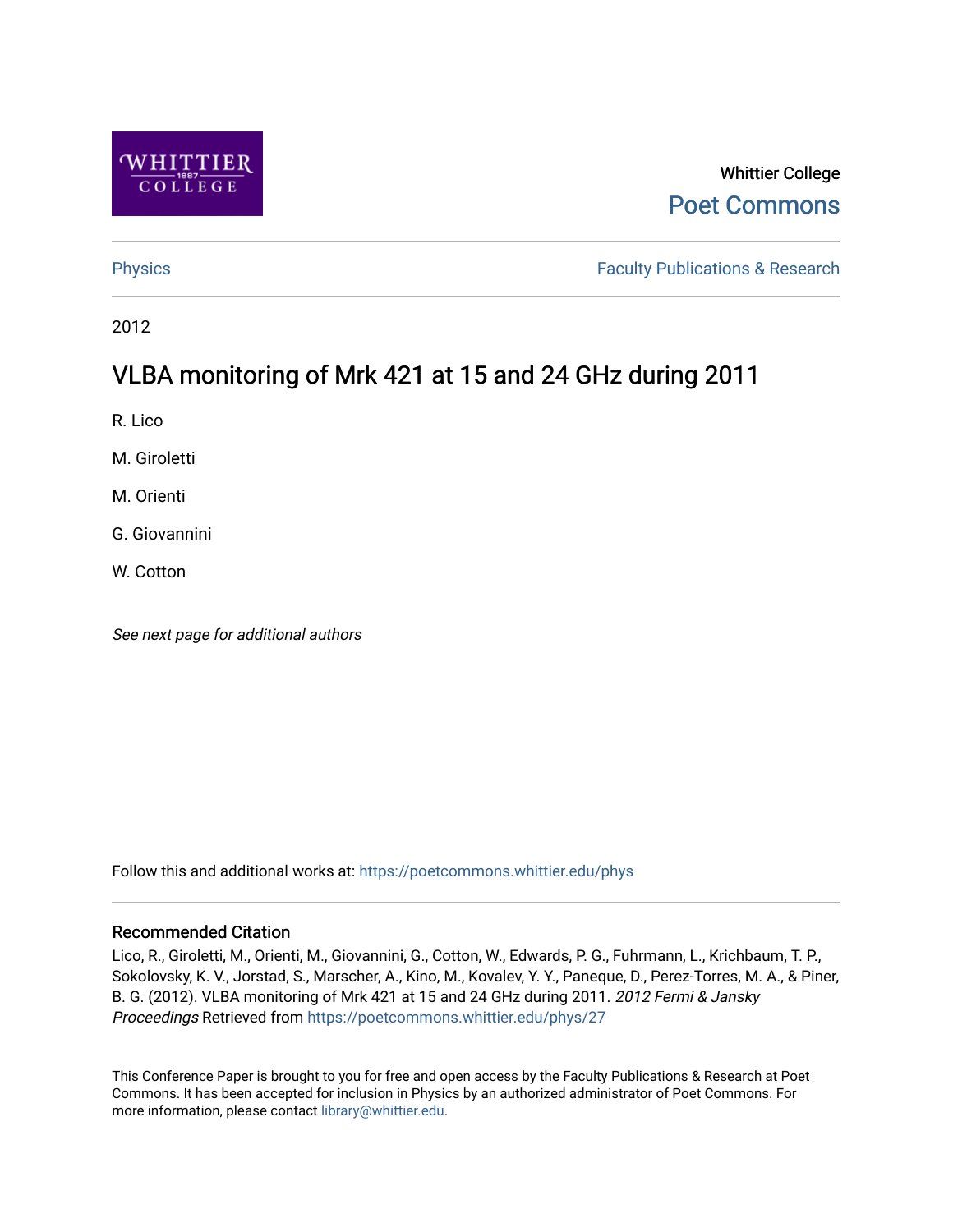# Authors

R. Lico, M. Giroletti, M. Orienti, G. Giovannini, W. Cotton, P. G. Edwards, L. Fuhrmann, T. P. Krichbaum, K. V. Sokolovsky, S. Jorstad, A. Marscher, M. Kino, Y. Y. Kovalev, D. Paneque, M. A. Perez-Torres, and B. G. Piner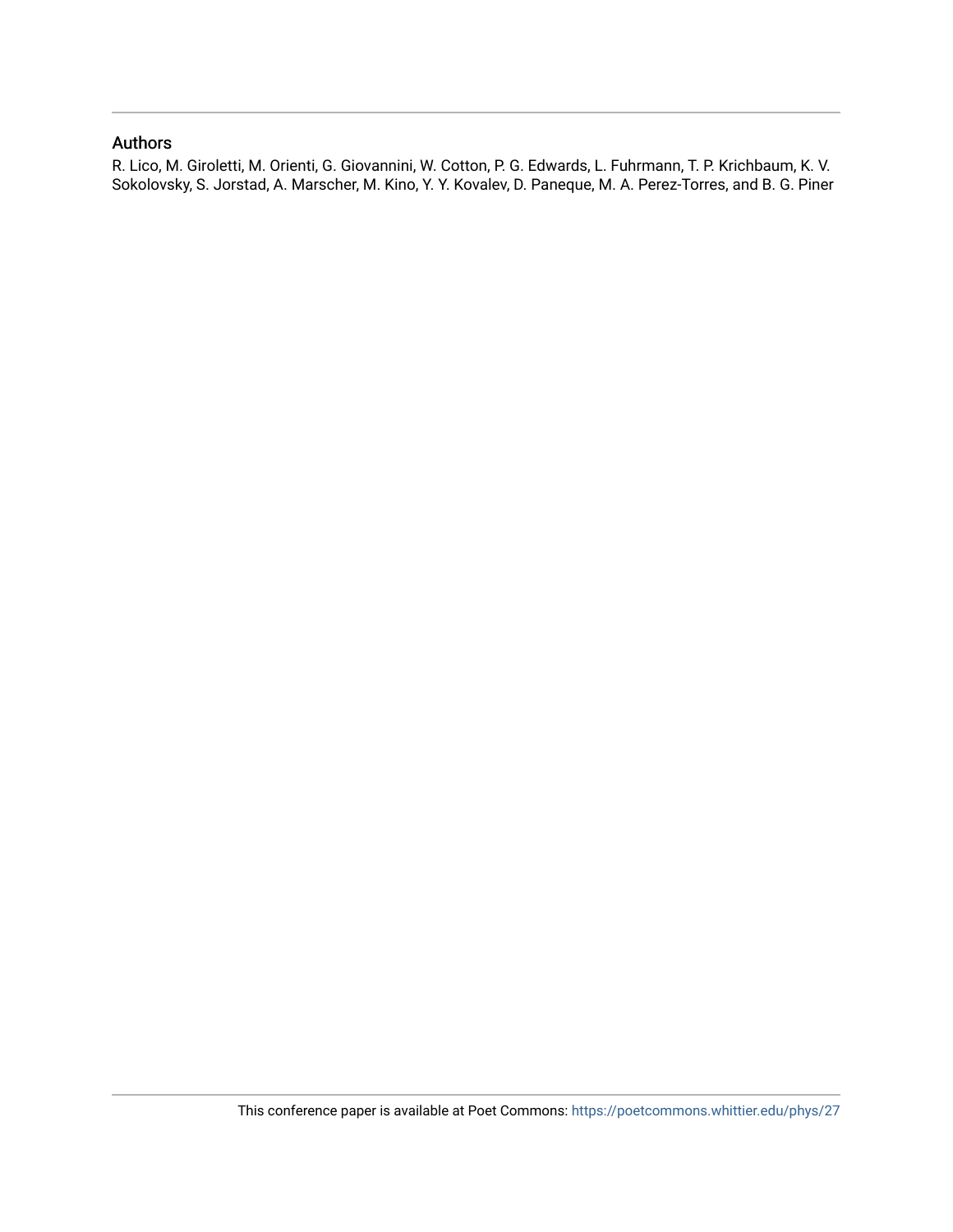# **VLBA monitoring of Mrk 421 at 15 and 24 GHz during 2011**

R. Lico, M. Orienti, G. Giovannini Dipartimento di Astronomia, Università di Bologna, 40127 Bologna, Italy M. Giroletti INAF Istituto di Radioastronomia, 40129 Bologna, Italy B. Cotton National Radio Astronomy Observatory, Charlottesville, VA 22903-2475, USA P. G. Edwards CSIRO Australia Telescope National Facility, Marsfield, NSW 2122, Australia L. Fuhrmann, T. P. Krichbaum Max-Planck-Institut für Radioastronomie, Auf dem Hügel 69, 53121 Bonn, Germany K. Sokolovsky, Y. Kovalev Astro Space Center of the Lebedev Physical Institute, 117997 Moscow, Russia S. Jorstad, A. Marscher Institute for Astrophysical Research, Boston University, Boston, MA 02215, USA M. Kino National Astronomical Observatory of Japan, Osawa 2-21-1, Mitaka, Tokyo 181-8588 D. Paneque Max-Planck-Institut für Physik, D-80805 München, Germany M. A. Perez-Torres Instituto de Astrofsica de Andalucia, IAA-CSIC, 18080 Granada, Spain G. Piner Department of Physics and Astronomy, Whittier College, Whittier, CA, USA

We present a preliminary analysis of new high resolution radio observations of the nearby TeV blazar Markarian 421 (z=0.031). This study is part of an ambitious multifrequency campaign, with observations in sub-mm (SMA), optical/IR (GASP), UV/X-ray (Swift, RXTE, MAXI), and γ rays (Fermi-LAT, MAGIC, VERITAS). In this manuscript we consider only data obtained with the Very Long Baseline Array (VLBA) at seven epochs (one observation per month from January to July 2011) at 15 and 23.8 GHz. We investigate the inner jet structure on parsec scales through the study of model-fit components for each epoch. We identified 5-6 components which are consistent with being stationary during the 6-month period reported here. The aim is to try to shed light on questions such as the nature of radiating particles, the connection between radio and  $\gamma$ -ray emission, the location of emitting regions and the origin of the flux variability.

# **1. Introduction**

Markarian 421 (R.A.= $11^h04^m27.31^s$ , decl.= $+38°$  $12'$  31.8") is one of the nearest  $(z=0.031)$  and one of the brightest BL Lac objects in the sky. It was the first extragalactic source detected at TeV energies by the Cherenkov telescope at Whipple Observatory [\[1](#page-7-0)]. The spectral energy distribution (SED) of this object, dominated by non-thermal emission, shows two smooth broad components: one at lower energies, from radio band to soft X-ray domain, and one at higher energies peaking at  $\gamma$ -ray energies [\[2\]](#page-7-1). The low-frequency peak is certainly due to synchrotron emission from relativistic electrons in the jet interacting with magnetic field; the high-frequency peak is probably due to inverse Compton scattering of the same population of relativistic electrons with synchrotron low energy photons (Synchrotron Self Compton model)[\[2](#page-7-1), [3\]](#page-7-2). So we might expect to find an Xray/ $\gamma$ -ray correlation. Mrk 421 shows variability at all frequencies; particularly at TeV energies Gaidos et al. [\[4\]](#page-7-3) measured a variability of  $\sim$  15 minutes.

At radio frequencies this source clearly shows a one-

sided jet structure aligned at a small angle with respect to the line of sight [\[5](#page-7-4)]. In this work we present new VLBA (Very Long Baseline Array)observations to study in detail the inner jet structure on parsec scales. We can investigate the evolution of shocks that arise in the jet, with model-fitting techniques. In many works [\[6,](#page-7-5) [7](#page-7-6)] jet components show only subluminal apparent motion, and this seems to be a common characteristic of TeV Blazars. Thanks to accurate measurements of changes on parsec scales, by the VLBA, we can find valid constraints on the geometry and kinematics of the jet. Despite several accurate studies on this source [\[2\]](#page-7-1), details of physical processes responsible for the observed emission are still poorly constrained. Because of its strong variability and broadband spectrum, multiwavelength long term observations are required for a good comprehension of emission mechanisms.

This study is part of an ambitious multi-year and multi-instrument campaign, which also involves observations in sub-mm (SMA), optical/IR (GASP), UV/X-ray (Swift, RXTE, MAXI), and  $\gamma$  rays (Fermi-LAT, MAGIC, VERITAS). The aim of this observational effort is to try to shed light on fundamental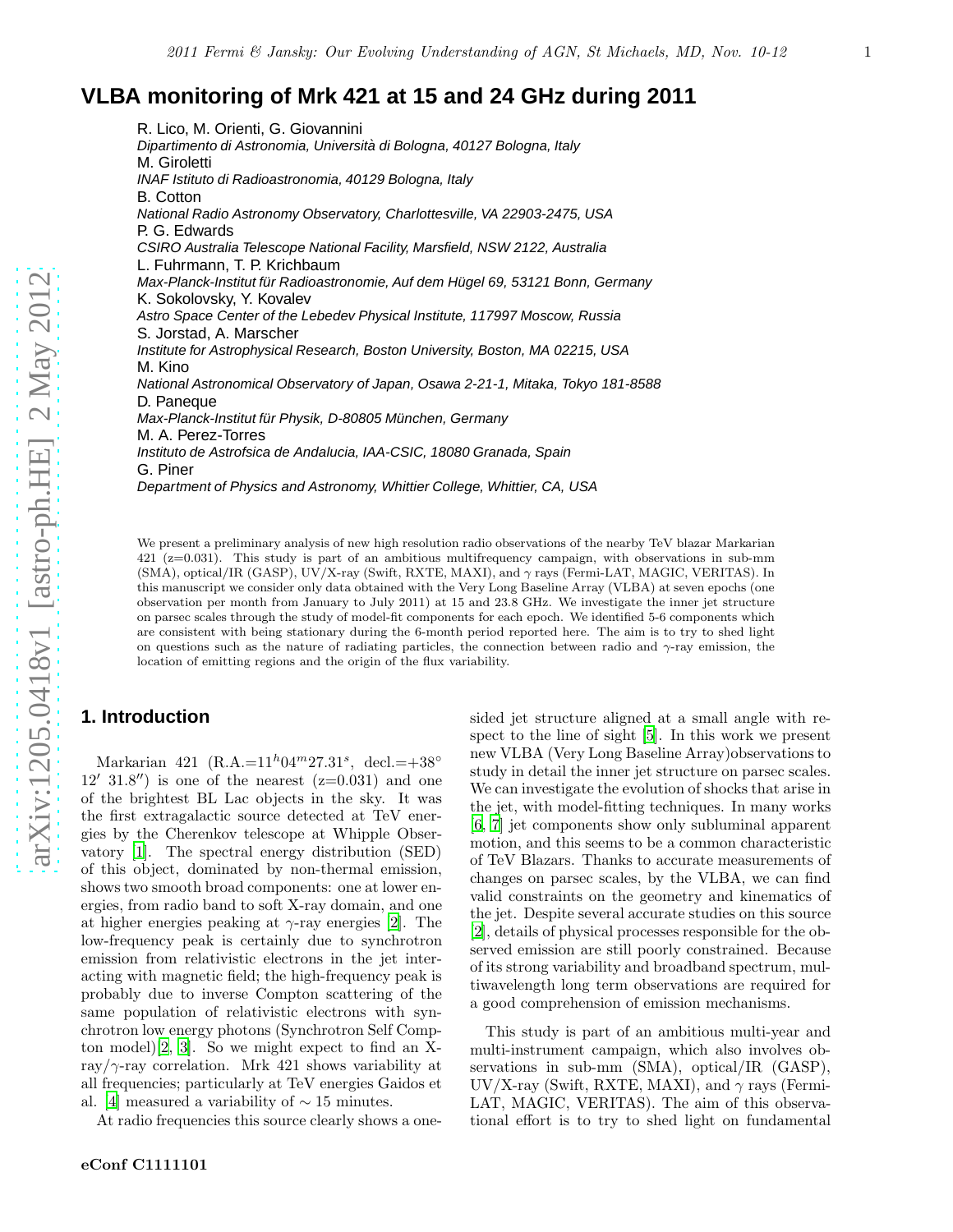| Observation |            | Map Peak      |                    | Beam               |            | Lowest contour | <b>Notes</b>             |
|-------------|------------|---------------|--------------------|--------------------|------------|----------------|--------------------------|
| date        | (mJy/beam) |               | (mas x mas)        |                    | (mJy/beam) |                |                          |
|             |            | 15GHz 23.8GHz | $15\mathrm{GHz}$   | 23.8GHz            |            | 15GHz 23.8GHz  |                          |
| 2011/01/14  | 340        | 316           | $0.89 \times 0.52$ | $0.73 \times 0.41$ | 1.0        | 1.0            | No MK, no NL             |
| 2011/02/25  | 391        | 335           | $1.09 \times 0.70$ | $0.58 \times 0.35$ | 0.8        | 0.7            | NL snowing               |
| 2011/03/29  | 384        | 358           | $0.93 \times 0.55$ | $0.61 \times 0.36$ | 1.2        | 1.1            | No HK                    |
| 2011/04/25  | 358        | 305           | $0.89 \times 0.50$ | $0.56 \times 0.32$ | 1.1        | 0.9            |                          |
| 2011/05/31  | 355        | 295           | $0.90 \times 0.52$ | $0.58 \times 0.34$ | 1.1        | 0.9            | $\overline{\phantom{0}}$ |
| 2011/06/29  | 260        | 207           | $0.85 \times 0.49$ | $0.56 \times 0.32$ | 1.0        | 0.8            | No LA                    |
| 2011/07/28  | 228        | 192           | $0.87 \times 0.51$ | $0.52 \times 0.34$ | 0.9        | 0.8            |                          |

<span id="page-3-0"></span>Table I Details of observations.

questions such as the nature of radiating particles, the connection between radio and  $\gamma$ -ray emission, the location of emitting regions and the origin of the flux variability. Very long baseline interferometry (VLBI) plays an important role in addressing these scientific questions because it is the only technique that can resolve (at least partially) the inner structure of the jet. Therefore, cross-correlation studies of VLBA data with data from other energy ranges (in particu- $\text{lar } \gamma \text{ rays}$  can provide us with important information about the structure of the jet and the location of the blazar emission.

#### **2. Observations**

We have new observations of Mrk 421 made throughout 2011 with the VLBA. The source was observed once per month, for a total of 12 epochs, at three frequencies: 15, 23.8 and 43 GHz. In each epoch Mrk 421 has been observed for nearly 40 minutes. We also observed, with regular intervals, three other sources (J0854+2006, J1310+3220 & J0927+3902) used as calibrators. In this paper we present a preliminary analysis of the first seven epochs of observations (from January to July) at 15 and 23.8 GHz. For calibration and fringe-fitting we used the AIPS software package [\[8](#page-7-7)], and for map production we used standard self-calibration procedures included in the DIFMAP software package [\[9](#page-7-8)]. In some epochs one or more antennas did not work properly, because of technical problems or bad weather conditions. For a complete report, see Table [I.](#page-3-0)

#### **3. Results**

#### **3.1. Images**

Images at 15 and 23.8 GHz for the first seven epochs created with DIFMAP are shown in Figs[.1](#page-4-0) and [2.](#page-5-0) In all maps at these frequencies Mrk 421 shows a well defined and well collimated jet structure (one-sided jet) emerging from a compact nuclear region (coredominated source). This is the typical structure of a BL Lac object [\[10\]](#page-7-9). The jet extends for roughly 4.5 mas (2.67 pc), with a position angle slightly less than 45 deg in the northwest direction.

#### **3.2. Model fits**

For each epoch we used the model-fitting routine in DIFMAP to fit the brightness distribution of the source in the u-v plane with elliptical or circular Gaussian components. In this manner we can investigate in detail the inner jet structure and its evolution. In all epochs at 15 GHz a good fit is obtained with five Gaussian components. At 23.8 GHz we have identified six components: thanks to the increased angular resolution, the second innermost component (0.45 mas from the core, which we identify with the brightest, innermost and most compact component) is resolved into two features (at 0.3 mas and 0.7 mas from the core).

At 15 GHz we label components with C1, C2, C3, C4, starting from the outermost (C1) to the innermost (C4). At 23.8 GHz the C4 component is split into C4a and C4b. Overall, the components extend up to a region of about 5 mas. In this way, with a limited number of components, it is possible to analyze proper motions at various times and flux levels. From Fig[.3](#page-6-0) we can clearly see that data occupy well-defined areas in the plane, and this behavior supports the identification of individual components across epochs. However this choice is not unique, so it is useful to confirm with the analysis of flux variations discussed in the next section. We will investigate all these aspects in more detail in a further analysis of data at 43 GHz.

# **3.3. Flux density variations**

Using the modelfit it is also possible to analyze the temporal evolution of the flux for each component of the source. The brightest component is the one describing the nuclear region (core-dominated source);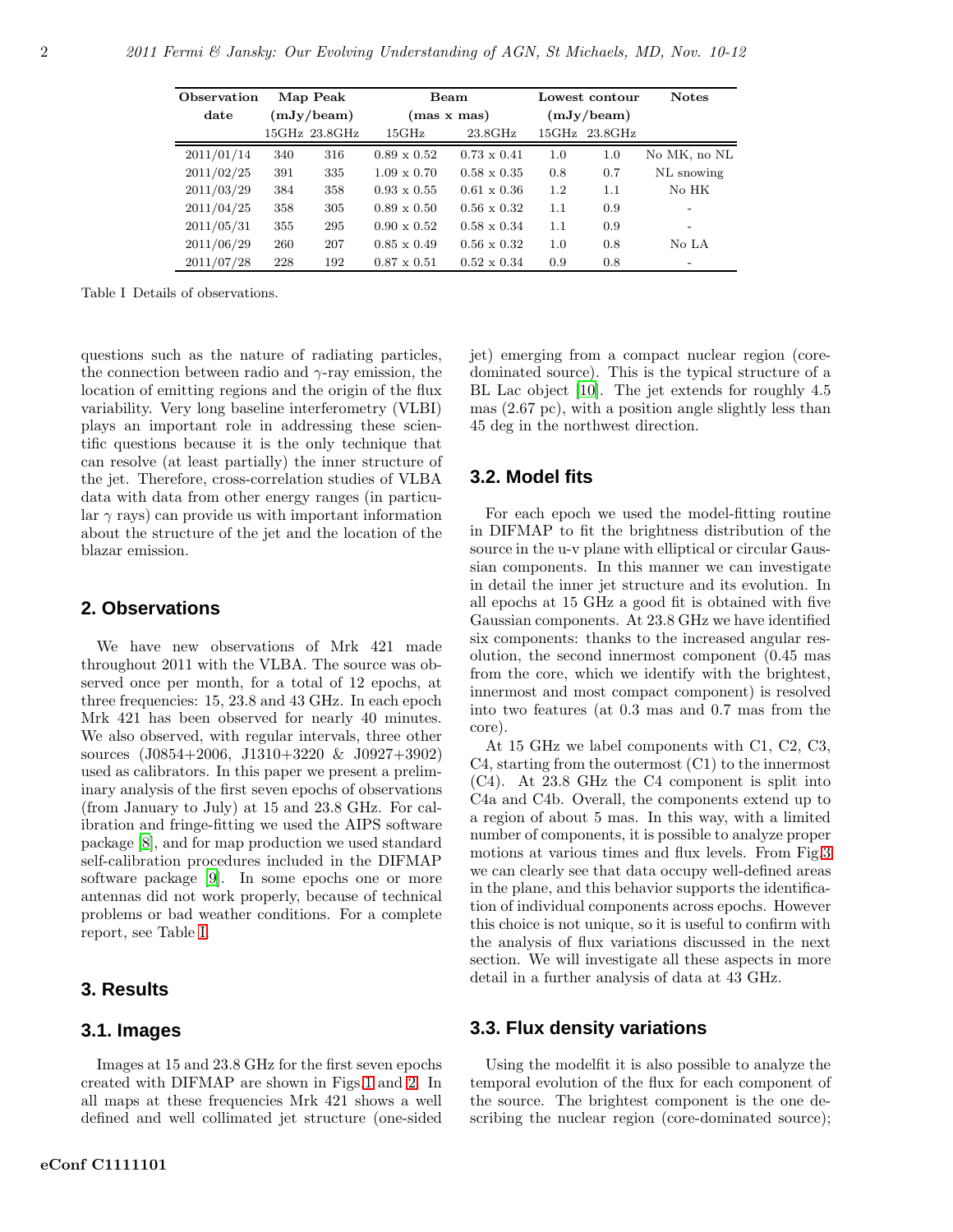

<span id="page-4-0"></span>Figure 1: Images of Mrk 421 from January to April. The left and right panels show 15 and 23.8 GHz images respectively. The restoring beam and the lowest contours for each image are given in Table I. Prevels are draw respectively. The restoring beam and the lowest contours for each image are given in Table [I.](#page-3-0) Levels are drawn at  $(-1, 1, 2, 4...) \times$  the lowest contour given in Table [I.](#page-3-0) eConf C1111101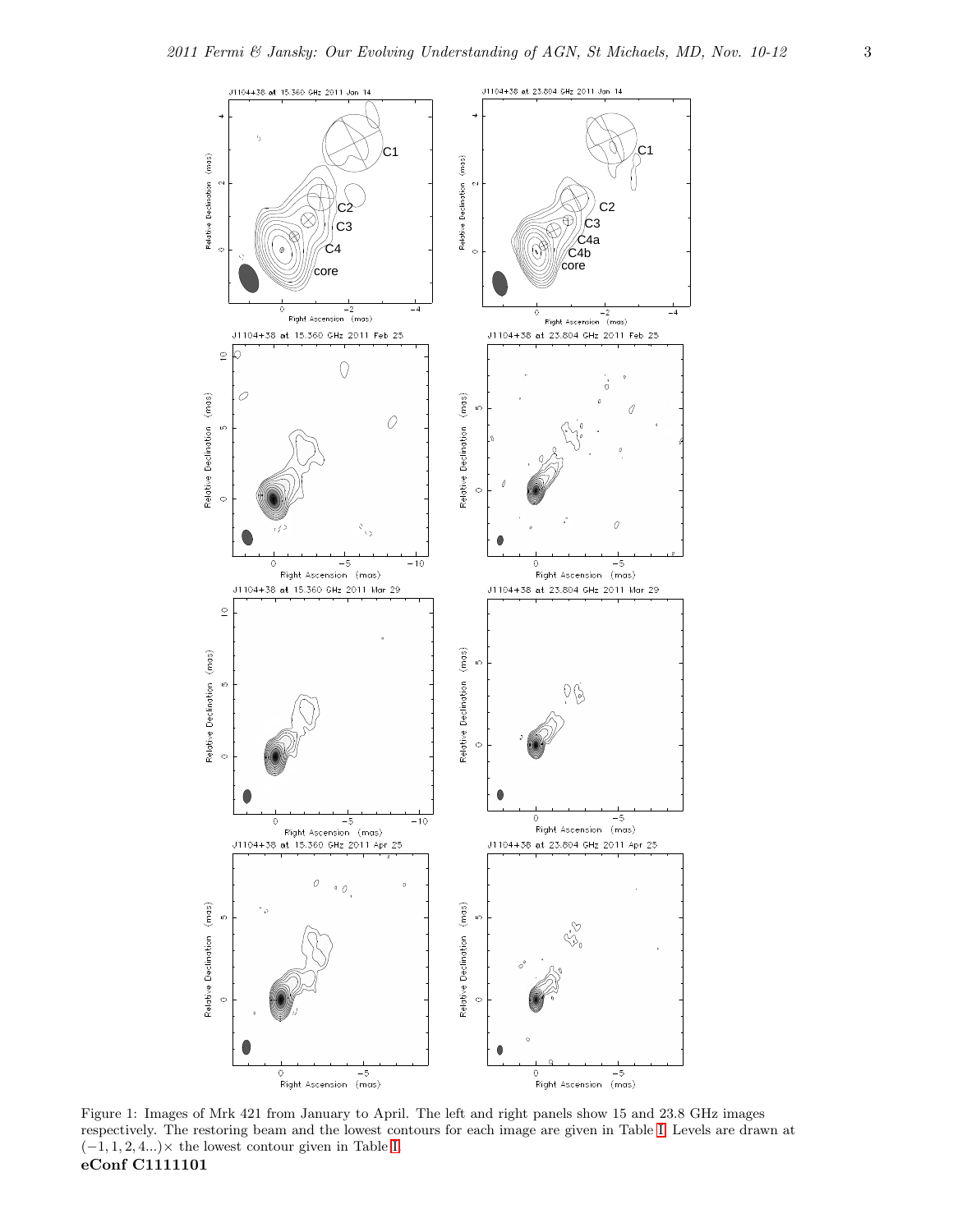

<span id="page-5-0"></span>Figure 2: Images of Mrk 421 from May to July. The left and right panel show 15 and 23.8 GHz images respectively. The restoring beam and the lowest contours for each image are given in Table [I.](#page-3-0) Levels are drawn at  $(-1, 1, 2, 4...)\times$  the lowest contour given in Table [I.](#page-3-0)

at 15 GHz it has a value around 350 mJy, which decreases along the jet as it moves away from the core, to values around 10 mJy. From a comparison of the flux density of each component at the various epochs it emerges that there is no significant variation in flux densities for both the core and for other components; the flux value for each component remains roughly constant at various times within the uncertainties calculated. Small variations may be artifacts brought about by our fitting procedures: e.g. the flux density

of inner components may be underestimated in some cases, because part of it was incorporated into the core component flux. This is a remarkable result because it allows the identification of components based on flux density values, and it confirms our choice of components based on their positions. A comparison to the lightcurves at higher frequencies, as well as the discussion of the spectral index structure, will be the subject of a future paper.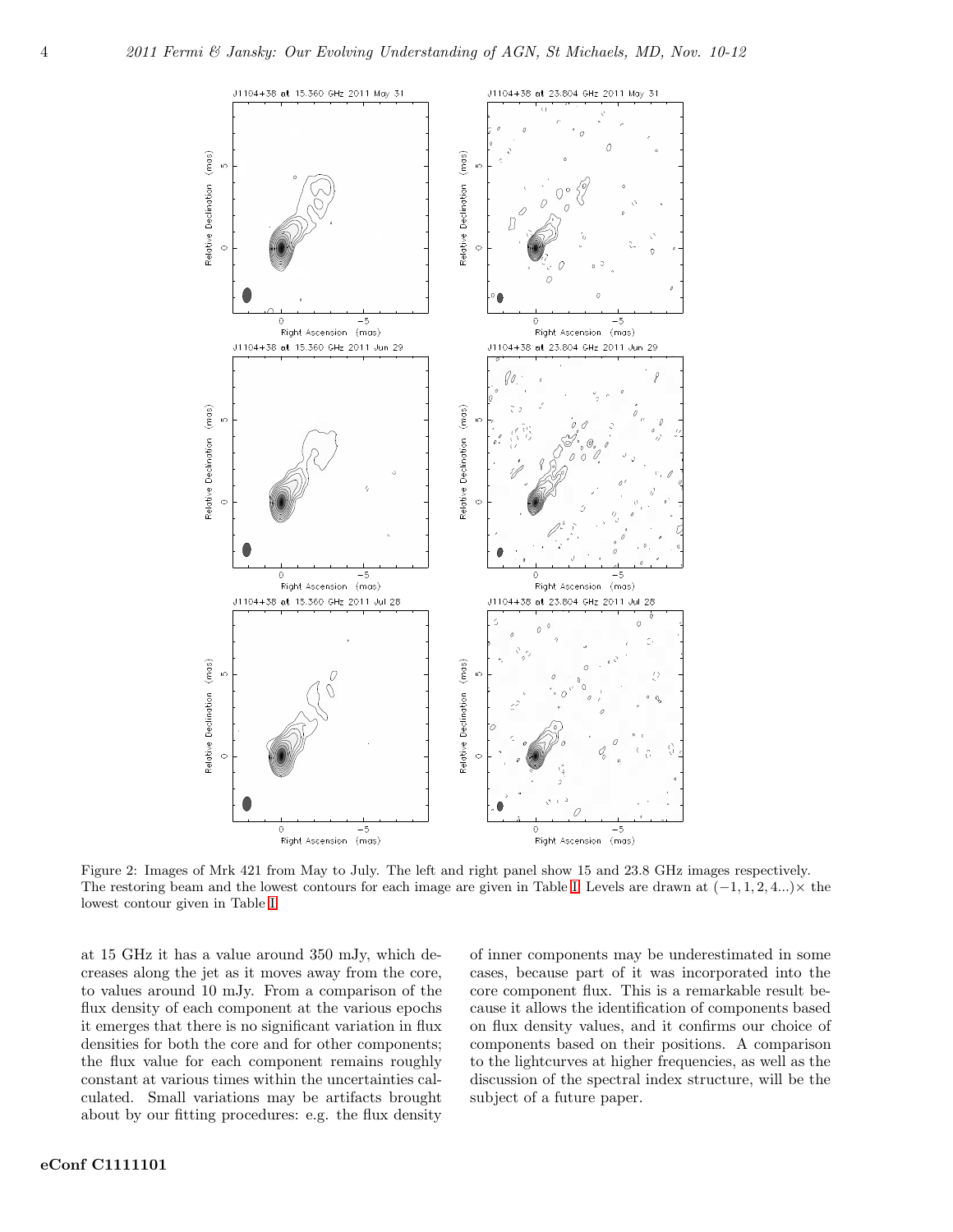

<span id="page-6-0"></span>Figure 3: Results of model-fit analysis of the first seven epochs. Squares and diamonds refer respectively to positions of Gaussian components at 15 and 23.8 GHz. Solid (23.8 GHz) and dashed (15 GHz) lines between data are only for guidance. Error bars (not shown) are comparable with the positional scatter of each component. A proper treatment of the positional uncertainty, also accounting for core opacity effects, will be given in a forthcoming publication.

#### **3.4. Apparent speeds**

From our modelfit we infer low or no displacement for the jet components. To quantify this value we have determined speeds for each component through linear fits to the separation of the individual features from the core in different epochs. For the three outer components (C1, C2 and C3), we used combined data at 15 and at 23.8 GHz, since the positions of each component at the two frequencies are consistent within the error bars; for the two inner components (C4a and C4b) we used only data at 23.8 GHz. Results are shown in Table [II.](#page-6-1)

We find low values for the apparent speed, which agrees with previous studies [\[11\]](#page-7-10): the two innermost components (C4a and C4b) are consistent with being stationary; C2 and C3 have low-significance  $(1-2\sigma)$ subluminal motion, and only the outermost component C1 shows superluminal motion, although only at  $2.5\sigma$  confidence level. We will give a possible interpretation in the discussion section. It is important to emphasize that these are only partial results from a preliminary analysis; we can not exclude that they will change significantly in the conclusive analysis of the entire data set. We will give more accurate conclusions in a forthcoming paper.

|     | Component Apparent speed | $\beta_{\rm{app}}$ |
|-----|--------------------------|--------------------|
|     | (mas/month)              |                    |
| C1  | $0.06 + 0.02$            | $1.3 + 0.5$        |
| C2  | $0.04 + 0.02$            | $0.9 + 0.4$        |
| C3  | $0.01 + 0.01$            | $0.3 + 0.2$        |
| C4a | $-0.01 + 0.02$           | $-0.3 + 0.4$       |
| C4b | $0.00 + 0.01$            | $0.0 + 0.2$        |

<span id="page-6-1"></span>Table II Apparent speeds from linear fit analysis.

### **4. Discussion and conclusions**

The trend of the measured velocities can be interpreted in different ways. If these apparent speeds, shown in Table [II,](#page-6-1) represent the bulk apparent speed of the plasma in the jet, we can infer that some mechanism involving an acceleration acts in the outer region of the jet, resulting in a higher speed for the outermost component, e.g. C1. Alternatively we can invoke the presence of a tranverse velocity structure along the jet axis. This structure consists of two components: a fast inner *spine* and a slower outer *layer*. Speeds are obtained depending on whether we are measuring the speed of the spine or the layer. In this way speeds reported in Table [II](#page-6-1) are only pattern speeds, and we suggest that various blobs of plasma (components) that represent the jet's structure found by us do not represent moving structures. Therefore, measured velocities would not be intrinsically linked to the jet's bulk velocity.

Other variations of this model have been proposed [\[12,](#page-7-11) [13](#page-7-12)], and we expect to constrain the variability and the details of these models with the complete analysis of the whole dataset, giving our own interpretation. In any case, it is difficult to reconcile slow apparent speeds in the inner region of the jet with the high value for Doppler factor  $(\delta)^1$  required from TeV variability. With the  $\delta$  dependence on both  $\beta$  and  $\theta$ , only very small viewing angles  $(\theta \sim 1^{\circ})$  are compatible with the measured apparent speeds. While it is true that such a value is not particularly surprising for a blazar, we note that similar (or even smaller) values for  $\beta_{app}$  are found for all the ∼10 TeV blazars that have proper motions reported in the literature [\[14](#page-7-13), [15](#page-7-14)]. When angles of a small fraction of a degree are required for many sources, then the statistics are untenable, and the "Doppler crisis" for the TeV blazars can not be explained solely on the basis of small angles to the line of sight (see also [\[16\]](#page-7-15)).

These findings might also be ascribed to the lack of high contrast features in the model fit. Most likely, the

 $1\delta = 1/\gamma(1 - \beta cos\theta)$ , where  $\gamma$  is the bulk Lorentz factor,  $\theta$ is the angle of view and  $\beta = v/c$ .